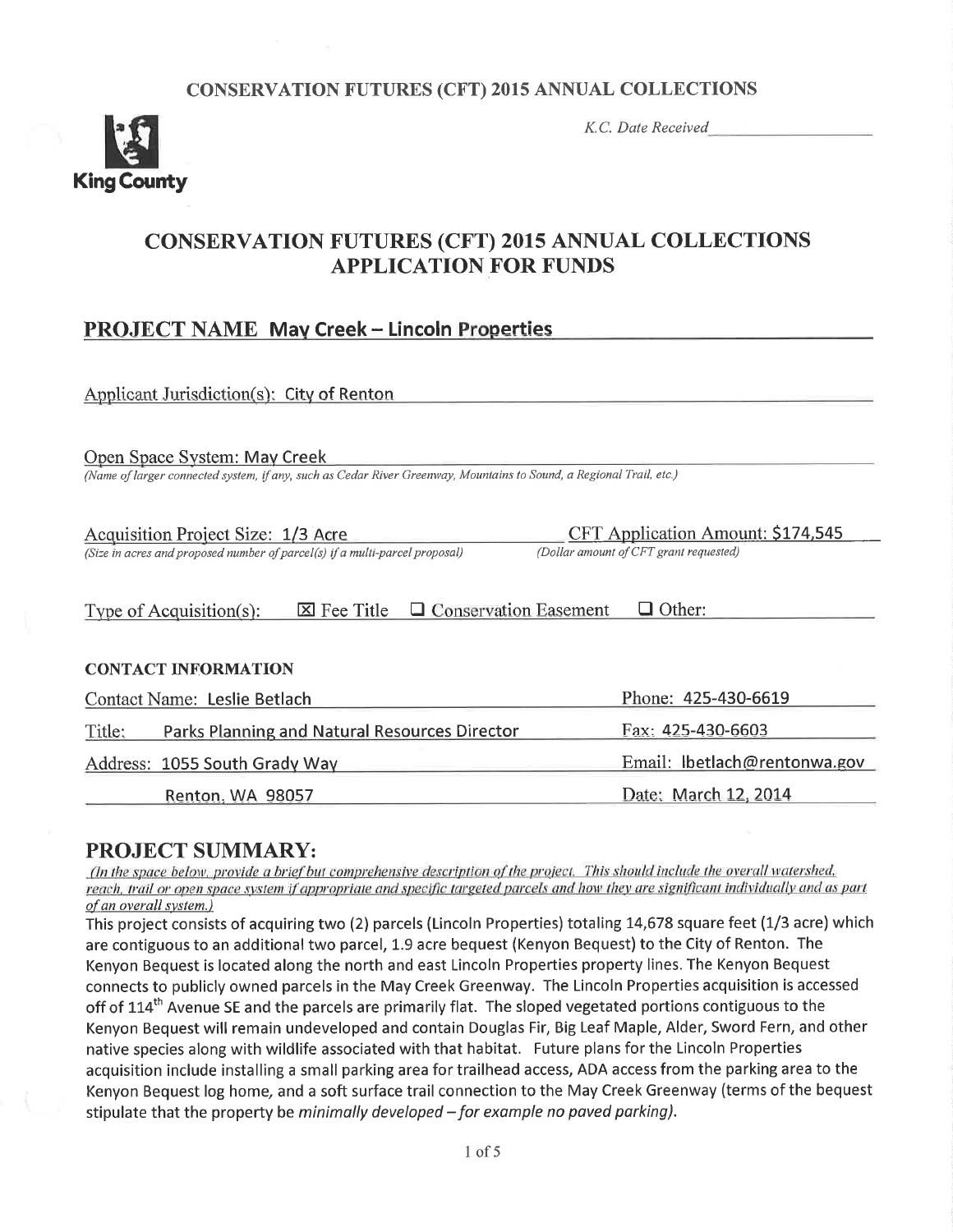#### 1. OPEN SPACE RESOURCES

Please review the attached evaluation criteria. For the **proposed acquisition parcel(s)**, please mark those criteria that apply and thoroughly, yet succinctly, describe in the space below how the proposed acquisition satisfies each marked criteria. Please clearly describe how these criteria might be met at a landscape level, and how they apply to individual parcels. If restoration is part of the plan, please briefly describe the current condition and the hoped for restored condition that is the goal of the acquisition.<br> $\Box$  A. Wildlife habitat or rare plant reserve  $\Box$  E. Historic/cultural resources

- 
- $\Box$  B. Salmon habitat and aquatic resources  $\Box$  C. Scenic resources
	-
- 
- 
- $\Box$  A. Wildlife habitat or rare plant reserve  $\Box$  E. Historic/cultural resources  $\Box$  B. Salmon habitat and aquatic resources  $\boxtimes$  F. Urban passive-use natural area/greenbelt
- 
- 
- $\Box$  C. Scenic resources  $\boxtimes$  G. Park/open space or natural corridor addition  $\boxtimes$  D. Community separator  $\boxtimes$  H. Passive recreation opportunity/unmet needs
	- $\boxtimes$  H. Passive recreation opportunity/unmet needs

#### D. Community Separator

Medium - As reflected on the attached Location Map, the May Creek corridor separates intensely developed neighborhoods from one another.

#### F. Urban passive-use natural area/greenbelt

High - These parcels are critical to providing parking, a formalized trailhead access and a future soft surface trail in the May Creek corridor which will one day connect Cougar Mountain to Lake Washington. lntensive urban development along the Greenway boundaries is steadily occurring, thereby increasing population density in adjacent neighborhoods. Open space in the May Creek valley is critical to the quality of life for the human and wildlife population surrounding this area. ln addition to King County, the City of Newcastle and WSDOT, the City of Renton currently owns 24 parcels totaling 55 acres along the May Creek corridor.

#### G. Park/open space or natural corridor addition

High - The Cities of Renton and Newcastle, and King County already own the majority of the land along May Creek and its Valley upstream from Lake Washington Blvd, Honey Creek, a tributary of May Creek, and its valley, is the site of further extensive property owned by the City of Renton. The vision of these jurisdictions is to protect this natural corridor along these waterways, and connect Lake Washington to Cougar Mountain and Cougar Mountain to the City of Bellevue's Coal Creek Greenway. This parcel is a natural component of that vision.

#### H. Passive recreation opportunity/unmet needs

High - King County and the City of Renton (and more recently the City of Newcastle in the mid 90's) have been acquiring land in the May Creek Corridor since the late 1980's. The long term vision has been to connect this corridor to King County's Cougar Mountain Regional Park and the City of Bellevue's Coal Creek Park, then looping south to the May Creek Corridor as part of the Lake Washington Loop Trail system.

The number one activity in Renton, as identified in the Community-Wide Telephone Survey (2011) completed as part of the Parks, Recreation and Natural Areas Plan is Trails Use (75%).

The number one priority for new development in Renton, as identified in the Community-Wide Telephone Survey (2011) completed as part of the Parks, Recreation and Natural Areas Plan is trails.

Within the last few years the Barbee Mill development added approximately 115 dwellings from the mouth of May Creek to Lake Washington Blvd. ln addition, the Seattle Seahawks Headquarters facility is located in close proximity also attracting further development. Homes are being built at a rapid pace all along the periphery of the May Creek Valley, significantly increasing the population density surrounding it. The opportunity and need for passive recreation grows with each new family that occupies one of these dwellings. Continued acquisitions within the May Creek corridor provide opportunities for passive recreation in an urban area.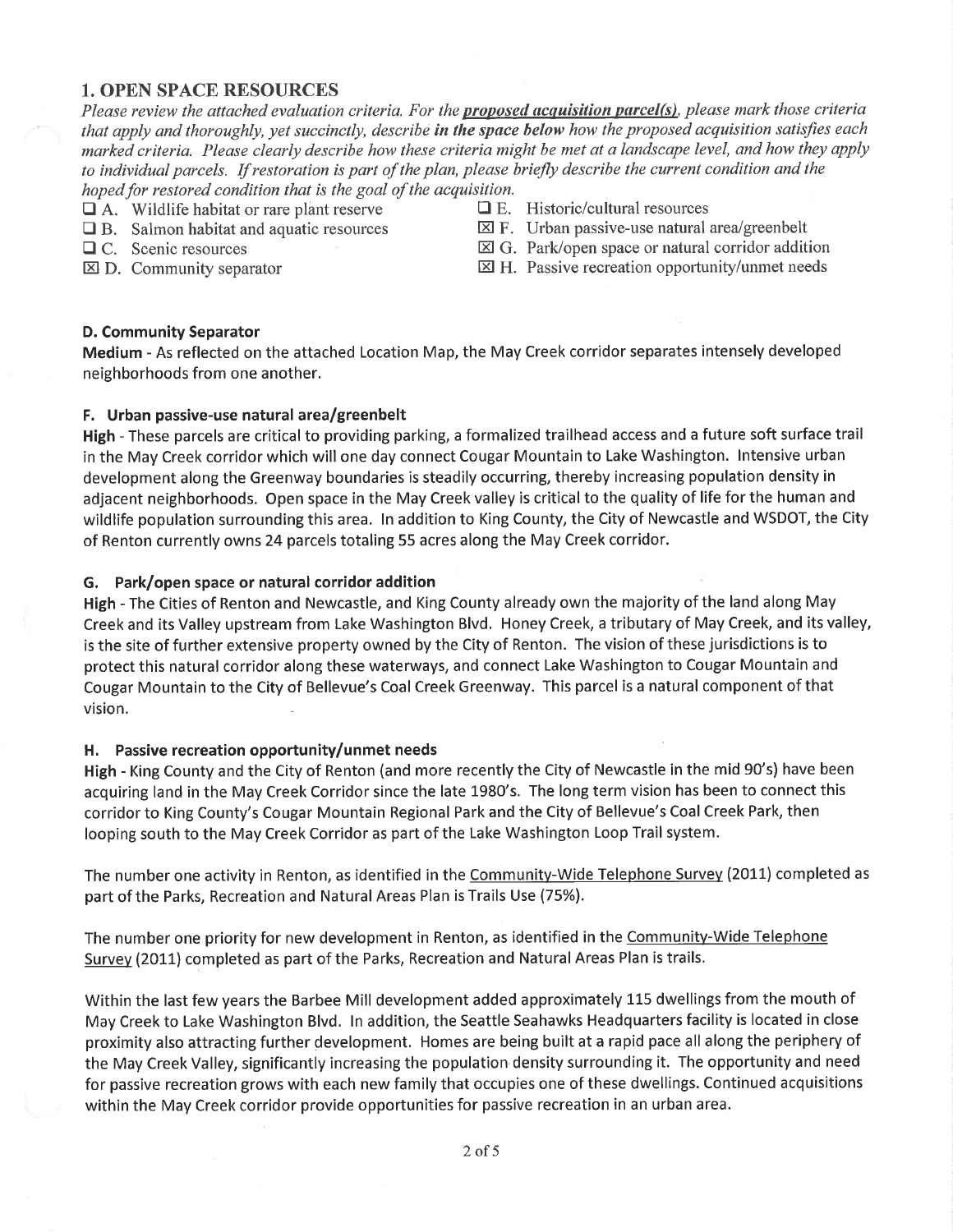#### 2. ADDITIONAL FACTORS

For the proposed acquisition parcel(s), please mark all criteria that apply and thoroughly, yet succinctly, describe in the space below how the proposed acquisition satisfies each marked criteria.

- $\boxtimes$  A. Educational/interpretive opportunity
- $\Box$  B. Threat of loss of open space resources
- $\boxtimes$  C. Ownership complexity/willing seller(s)/ownership interest proposed
- $\boxtimes$  D. Partnerships Describe any public or private partnerships that will enhance this project
- $\boxtimes$  E. Is the property identified in an adopted park, open space, comprehensive, or community plan?
- $\Box$  F. Transferable Development Credits (TDC) participation

#### A. Educational/interpretive opportunity

High - The Lincoln Properties acquisition will provide parking and an ADA connection to the Kenyon Bequest where interpretive amenities and a soft surface trail connection to the May Creek Greenway are proposed.

#### C. Ownership complexity/willing seller(s)/ownership interest proposed

High - The City acquired the property in 2013. The acquisition was a fee simple acquisition.

#### D. Partnerships - Describe any public or private partnerships that will enhance this project

Medium - The City's Volunteer Program is administered in the Community Services Department. In 2013, 2,518 volunteers donated 26,586 hours in park facilities. This program has a dedicated "Volunteer Trailer" with over 200 tools available to support volunteer efforts. The City will work with the Program Manager to develop partnerships and utilize volunteers for open space maintenance and future soft surface trail development. Recent examples of volunteerism in this corridor include:

- 1. 2013 Arbor Day-Earth Day Planting 150 volunteers planted 1,500 native trees and shrubs along the City's first soft surface trail segment along the May Creek corridor located east of Lake Washington Blvd. and west of l-405 on the north side of May Creek
- 2. 2013 Invasive Plant removal by the Washington Conservation Corp

E. ls the property identified in an adopted park, open space, comprehensive, or community plan? Yes, two adopted plans and one Community-wide Telephone Survey as follows:

- By Resolution Number 4123, the Renton City Council adopted the Parks, Recreation and Natural Areas Plan on November 7, 2011. Acquisitions in the May Creek Greenway system are identified as the number two (2) overall City priority. (Appendix C, Page 213). Acquisitions in the May Creek Greenway system are also identified by Community Planning Area - Kennydale Community Planning Area (Page 105) and East Plateau Planning Area (Page 97). a
- The number one activity in Renton, as identified in the Community-Wide Telephone Survey (2011) completed as part of the Parks, Recreation and Natural Areas Plan is Trails Use (75%). a
- The number one priority for new development in Renton, as identified in the Community-Wide Telephone Survey (2011) completed as part of the Parks, Recreation and Natural Areas Plan is trails. a
- By Resolution 4005, the Renton City Council adopted the Trails and Bicycle Master Plan on May 11, 2009. Page 63 identifies the May Creek Trail as the number three (3) priority for trail development. a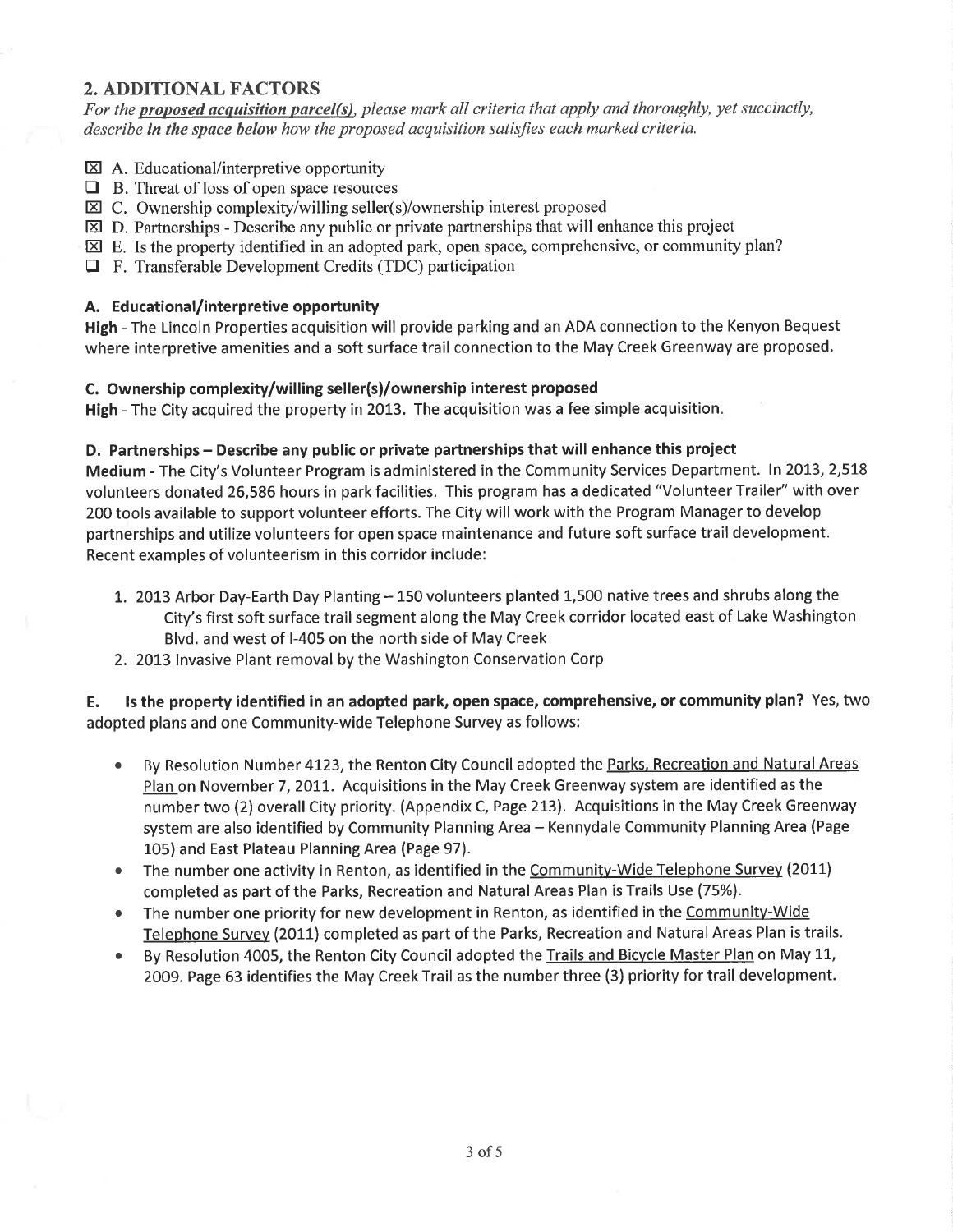#### 3. STEWARDSHIP AND MAINTENANCE

How will the property be stewarded and maintained? Does the property lend itself to volunteer stewardship opportunities? How will ongoing stewardship and maintenance efforts befunded?

As with recent King County Conservation Futures funded acquisition projects, the City will budget maintenance monies for the ongoing maintenance of the site, and will utilize Best Management Practices minimizing potential impacts to the natural areas adjacent to this parcel.

ln conjunction with the City's Neighborhood Coordinator, the City's Resource and Funding Manager, and the City's Urban Forestry and Natural Resources Manager, we anticipate the continued involvement in natural habitat enhancement, annual clean ups, invasive species removal, and general open space oversight as well as community involvement in developing the soft surface trail connection.

Previous 2013 Volunteer stewardship projects coordinated and completed in Renton along May Creek include:

- Arbor Day-Earth Day Planting 150 volunteers planted 1,500 native trees and shrubs along the City's first soft surface trail segment along the May Creek corridor located east of Lake Washington Blvd. and west of l-405 on the north side of May Creek
- Invasive Plant removal by the Washington Conservation Corp

## 4. PROJECT BUDGET

|                                              | CFT: \$174,545 |
|----------------------------------------------|----------------|
| 2) TOTAL PEL APPLICATION AMOUNT <sup>o</sup> | <b>PEL:</b>    |

 $^a$ Allowable CFT acquisition costs (Ordinance 14714): The disbursement of funds shall be made only for capital project expenditures that include costs of acquiring real property, including interests in real property, and the following costs: the cost of related relocation of eligible occupants, cost of appraisal, cost of appraisal review, costs of title insurance, closing costs, pro rata real estate taxes, recording fees, compensating tax, hazardous waste substances reports, directly related staff costs and related legal and administrative costs, but shall not include the cost of preparing applications for conservation futures funds.

 ${}^b$ King County projects only, if applicable.

#### Estimation of property value:

Briefly note how land values have been estimated (i.e., appraisal, property tax assessment, asking price, letter of value or other means).

The City purchased both parcels in 2013 for \$349,090 including all environmental and incidental costs. The total Assessed Valuation for both parcels was \$389,090. (The 2012 A.V. for parcel 334510-0049 was \$196,000 and the 2012 A.V. for parcel 334510-0048 was \$193,000). The Seller was ready to close with another buyer and the buyer backed out. The Seller then contacted the City for a quick sale at a reduced cost. The Seller and the City executed a Purchase and Sales Agreement for a purchase price of \$345,000.

| <b>PROJECT COSTS</b>                                   | <b>ESTIMATED DOLLAR AMOUNT OR RANGE</b> |
|--------------------------------------------------------|-----------------------------------------|
| Total property interest value                          | \$345,000                               |
| Title and appraisal work                               |                                         |
| Closing, fees, taxes                                   | \$819                                   |
| Relocation                                             |                                         |
| Hazardous waste reports                                | \$3,271                                 |
| Directly related staff, administration and legal costs |                                         |
| <b>Total Project Costs (CFT and other funds)</b>       | \$349,090                               |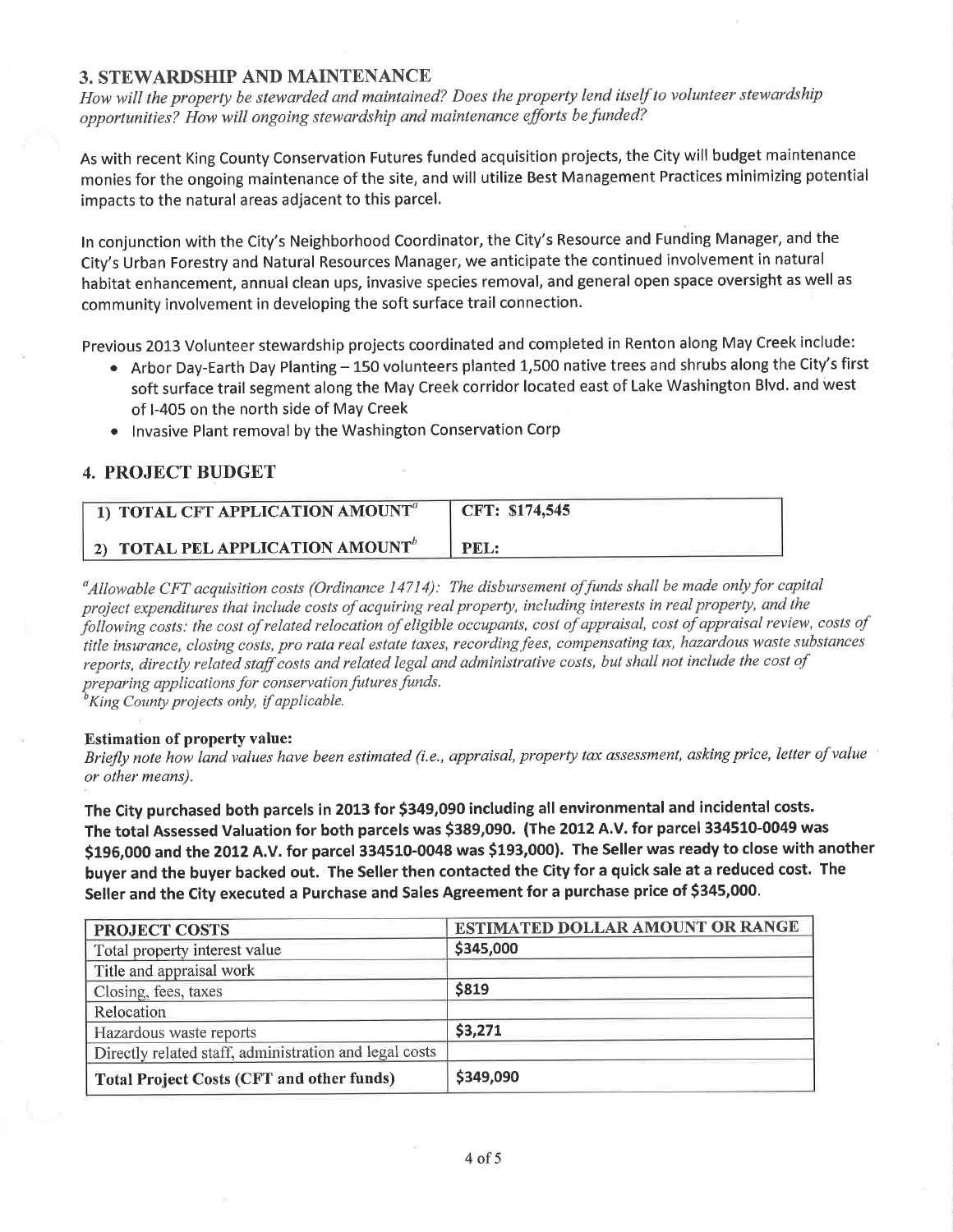| <b>MATCHING FUNDS: Existing Sources</b><br>(CFT can only provide a maximum of 50% of anticipated<br>project costs) | <b>DATE</b><br>(Expended or Committed) | <b>DOLLAR AMOUNT</b><br>(Expended or Committed) |
|--------------------------------------------------------------------------------------------------------------------|----------------------------------------|-------------------------------------------------|
| 2007 King County Parks Expansion Levy                                                                              | May 22, 2013                           | \$349,090                                       |
|                                                                                                                    |                                        |                                                 |
|                                                                                                                    |                                        |                                                 |
| <b>Total CFT Funds Previously Received</b><br><b>This Project</b>                                                  |                                        |                                                 |
| <b>Total Matching Funds and Past CFT Funds</b><br><b>Currently Identified</b>                                      |                                        |                                                 |
| <b>Unidentified Remaining Match Need</b>                                                                           |                                        |                                                 |

Unidentified remaining match need: What funds are anticipated and what is the time frame? Please briefly discuss how the unidentified remaining match need above will be met.

N/A-There is no unidentified remaining match needed.

#### 5. IN-KIND CONTRIBUTIONS FROM PARTNERSHIPS

| <b>Brief Activity Description</b> | <b>Dollar Value of</b><br>In-kind<br><b>Contribution</b> | <b>Status</b><br>(Completed or Proposed) | <b>Activity Date Range</b><br>(Completion Date or Proposed<br>Completion Date) |
|-----------------------------------|----------------------------------------------------------|------------------------------------------|--------------------------------------------------------------------------------|
|                                   |                                                          |                                          |                                                                                |
|                                   |                                                          |                                          |                                                                                |
|                                   |                                                          |                                          |                                                                                |
| <b>TOTAL</b>                      |                                                          |                                          |                                                                                |

## 6. ATTACHED MAPS  $(Two$  maps are now required: 1) site map and 2) general location map; you may also include one additional map, aerial photo or site photo)

 $8\frac{1}{2}$  x 11" maps are preferred, but 11 x 17" is acceptable if folded and hole-punched for insertion into a three-ring binder.

Site Map that shows the following:

- Each parcel proposed for acquisition in yellow or distinct shading and an indication of any parcel proposed for less than fee simple acquisition, such as a conservation easement;
- Location of any proposed development to the site such as parking, trails or other facilities;
- Location of any proposed site restoration;
- o Existing adjacent public (local, state or federal) parks or open spaces labeled and shown in dark green or distinct shading.

Location Map that shows the following:

- . Other permanently protected open spaces (private, non profit, institutional, etc.) shown in light green or distinct shading;
- . Major water courses such as creeks, rivers, lakes or wetlands;
- . Major roads, arterial roads or regional trails.
- Map scale: This map should show approximately a ten-mile radius around the proposed acquisition(s).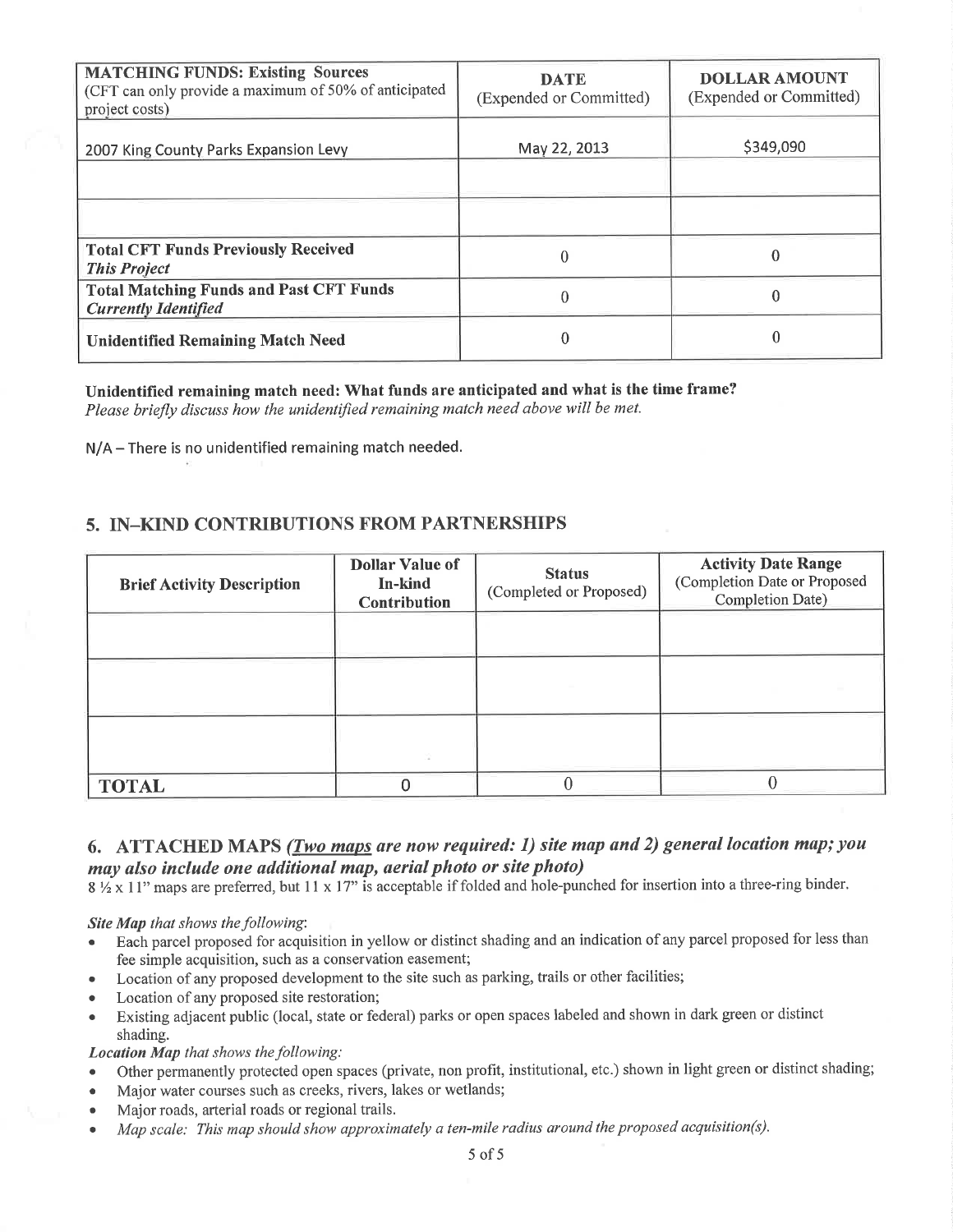# May Creek - Lincoln Properties Site Photos



Looking North from property to 114th Ave. SE (background)

Looking South East from Property toward Kenyon Bequest